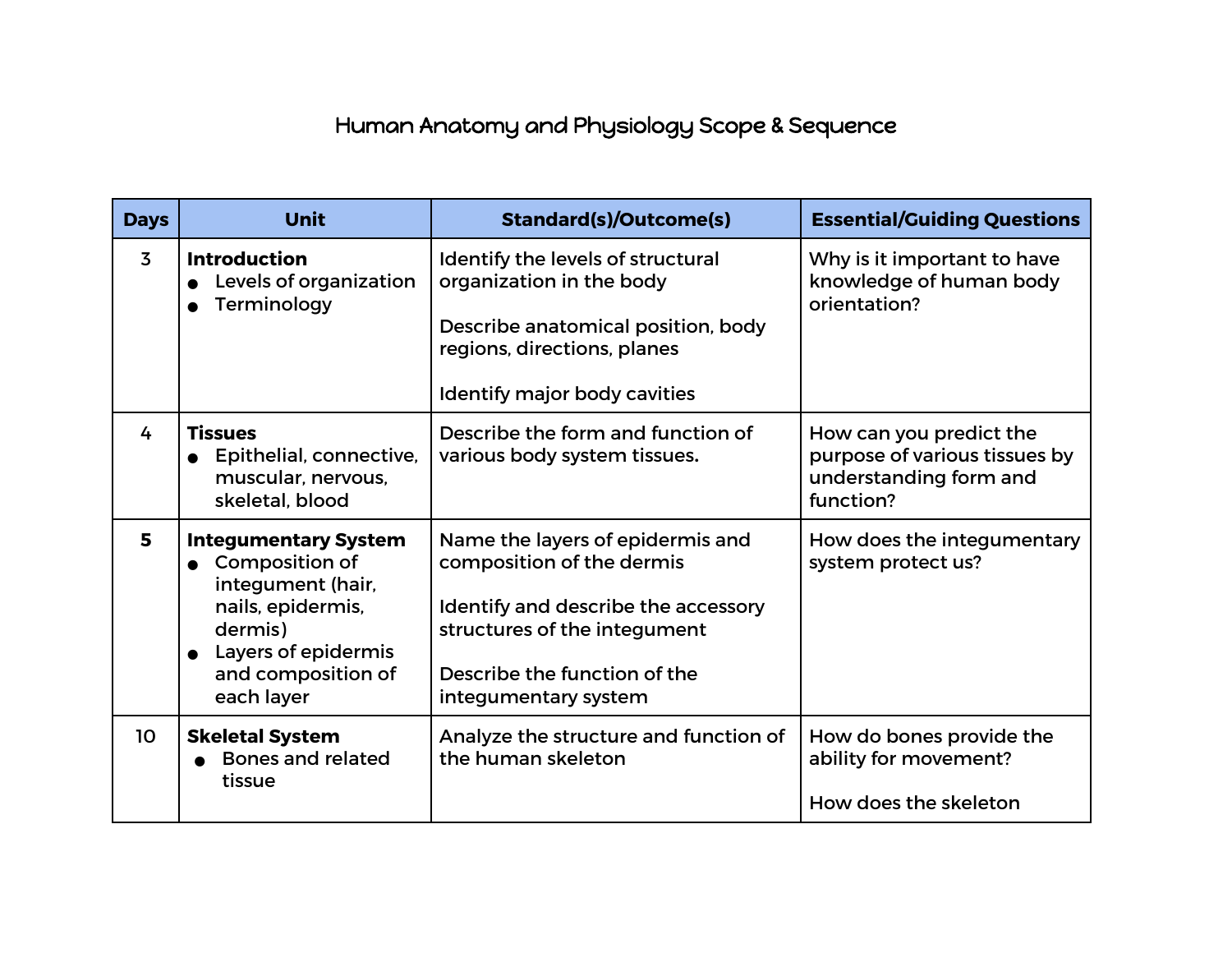|    |                                                                            |                                                                                                                                                                                                                            | support your body?                                                                                                                            |
|----|----------------------------------------------------------------------------|----------------------------------------------------------------------------------------------------------------------------------------------------------------------------------------------------------------------------|-----------------------------------------------------------------------------------------------------------------------------------------------|
| 15 | <b>Muscular System</b><br>· Skeletal, cardiac,<br>smooth tissue            | Compare and contrast functions and<br>locations of muscles in the body.<br>Classify the muscles of the body by<br>their functions.<br>Compare and contrast human<br>musculature to the cat in the<br>dissection laboratory | How are muscle tissues<br>similar?<br>How do muscle tissues<br>function in the body?                                                          |
| 10 | <b>Nervous System</b><br><b>Central and</b><br>peripheral neurons          | Describe the structure and function of<br>the peripheral and central nervous<br>systems.                                                                                                                                   | How do neurons control the<br>human body?                                                                                                     |
| 10 | <b>Circulatory System</b><br>Blood, heart, arteries.<br>veins, capillaries | Describe the form and function of<br>cardiovascular components of the<br>body.                                                                                                                                             | How does blood keep us<br>alive?<br>How does the heart and<br>arteries, veins, and capillaries<br>function as a closed<br>circulatory system? |
| 5  | <b>Respiratory System</b><br>Lung structure and<br>function                | Describe the function of the lungs.                                                                                                                                                                                        | How does the respiratory<br>system exchange oxygen and<br>carbon dioxide?                                                                     |
| 4  | <b>Urinary System</b><br>Kidneys and related<br>tissue                     | Identity and explain functions of<br>kidneys and related structures.                                                                                                                                                       | How do kidneys function as<br>filters?                                                                                                        |
| 6  | <b>Digestive System</b>                                                    | Identify the parts of the digestive                                                                                                                                                                                        | How does your body break                                                                                                                      |